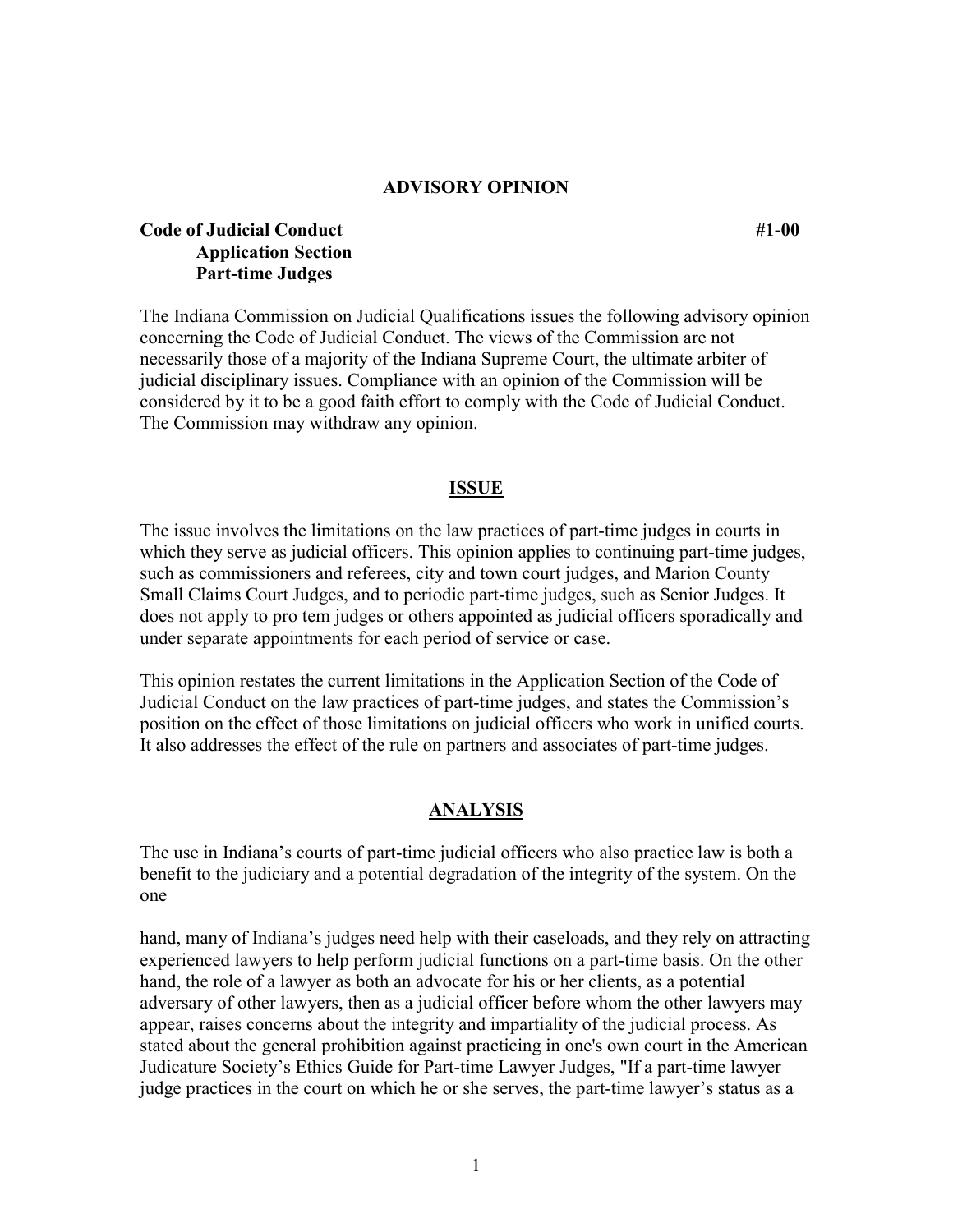judge may have a 'chilling effect,' causing attorneys who regularly appear before the judge to treat the part-time judge differently when they are adversaries…Conversely, the part-time judge may feel pressure to make rulings favorable to attorneys who are his or her opposing counsel in cases in the hope of receiving less aggressive treatment or certain advantages in negotiations when they are adversaries." Gray and Biro, An Ethics Guide for Part-Time Lawyer Judges, American Judicature Society, 1999, pages 54, 55.

The Application Section of the Code of Judicial Conduct governs the limitations on the practices of part-time judges. Under the current rule, a part-time judge may not practice law in the court in which the judge serves. Application Section C(2) and D(2), Code of Judicial Conduct. In the Commission's view, therefore, a part-time judge may not enter an appearance or file any pleadings in these courts for any purpose, including even to take a change of judge or to file a notice of appeal. The practice limitation also applies to any courts subject to the appellate jurisdiction of the court on which the part-time judge serves. Id. Therefore, a part-time judge in a court which hears de novo cases from city and town courts or small claims courts, may not practice law in those courts either, and, for example, a Senior Judge for the court of appeals may not practice law in any court in the state.

Another purpose of this Advisory Opinion is to inform the bench and bar of the Commission's interpretation of the rule as it applies to unified courts. The Commission's position is that the prohibition against practicing in one's own court means that a parttime judge in a unified court may not practice law in any courtroom or division of the unified court. A unified court is any court whose establishing statute creates a single court comprised of a number of judges, divisions, or courtrooms. Part-time judicial officers employed by any judge or judges within a unified court may not practice law anywhere in that court. Judges or judicial officers who are affected by this rule, and who have been operating in a manner inconsistent with it, must contact the Commission staff within 30 days of their receipt of this opinion, which will be mailed to all courts on November 22, 2000, to seek a reasonable extension of the application of the rule to any part-time judges who have been practicing in the unified court, although presumably not in their own courtrooms, and whose practices or employment with the court might be affected by the release of this opinion. Judges or judicial officers who do not affirmatively seek an extension are bound by the opinion as of the date of its distribution.

The Commission is asked from time to time what effect the rule against practicing in one's own court has on the practices of partners and associates of the part-time judge. Although this is a question under the Rules of Professional Conduct rather than the Code, the Commission members believe that the status of a part-time judge as such is not a "conflict" which would be imputed to the judge's partners or associates. Of course, the part-time judge, and his or her partners and associates, are obliged to not allow the parttime judge's position with the court to be exploited in any way in their practices. And, when those partners and associates do enter appearances in the courts from which the part-time judge is prohibited from practicing, the regular judges of those courts may need to consider their own obligations to disclose or disqualify.